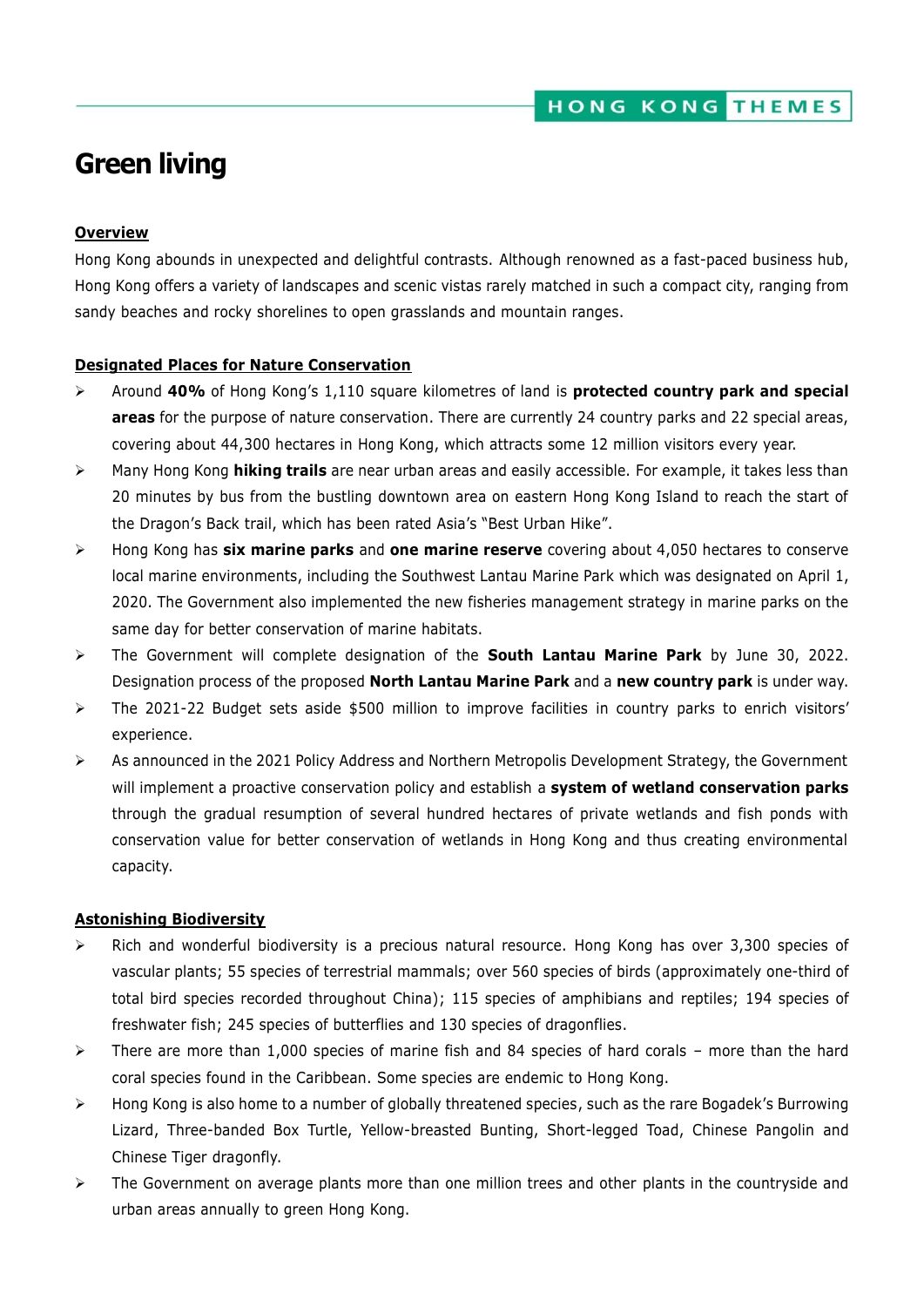$\triangleright$  The Government continues implementing long-term actions under the Hong Kong Biodiversity Strategy and Action Plan to promote biodiversity conservation and support sustainable development in Hong Kong.

# **Efforts in Ecological, Nature and Countryside Conservation**

- $\triangleright$  To deter illicit trade in endangered species, the Government gradually phased out ivory trade and imposed heavier sentences under the Protection of Endangered Species of Animals and Plants (Amendment) Ordinance 2018 that came into effect in May 2018, and stepped up co-operation with Mainland authorities. The full ban on local ivory trade has been implemented since the end of December 2021.
- To strengthen the **protection of endangered Green Turtles**, the Government has expanded the Sham Wan Restricted Area on Lamma Island to cover Green Turtles' breeding grounds in the adjacent waters since April 1, 2021. The restricted period has also been extended from five months to seven months (from April to October) each year.
- The **Countryside Conservation Office** was established in July 2018 to co-ordinate work related to countryside conservation and revitalisation. It launched the **Countryside Conservation Funding Scheme** in October 2019 and a total of 30 projects involving about \$156 million in total has been approved up to April 2022. These projects are expected to enhance the management of areas with high ecological value and revitalise local villages. They will also increase public appreciation of village culture and identify novel solutions to promote countryside conservation.

# **Carbon Neutrality and Emission Reduction**

- The Government announced the **Hong Kong's Climate Action Plan 2050** in October 2021. With the vision of "Zero-carbon Emissions  $\cdot$  Liveable City  $\cdot$  Sustainable Development", it sets four major decarbonisation strategies and targets for combating climate change and achieving carbon neutrality, i.e. net-zero electricity generation, energy saving and green buildings, green transport and waste reduction, to lead Hong Kong towards the interim target to reduce Hong Kong's carbon emissions by half before 2035 as compared to the 2005 level, and the goal to strive to achieve carbon neutrality before 2050.
- The Government will devote about \$240 billion in the coming 15 to 20 years to take forward various measures to mitigate and adapt to climate change. The Government will also set up a new Office of Climate Change and Carbon Neutrality to strengthen co-ordination and promote deep decarbonisation. Also, a dedicated advisory committee on combating climate change will be formed to encourage different sectors in the community, including young people, to participate actively in climate actions.
- The Government announced the **Clean Air Plan for Hong Kong 2035** in June 2021. Setting out the vision of **"Healthy Living**‧**Low-carbon Transformation**‧**World Class"**, the Clean Air Plan covers six major areas of action, namely **green transport**, **liveable environment**, **comprehensive emissions reduction**, **clean energy**, **scientific management** and **regional collaboration**, leading Hong Kong to become a more liveable city with air quality on par with major international cities by 2035, and advancing towards the goal of having the air quality to fully meet the air quality guideline levels under the Global Air Quality Guidelines of the World Health Organization.
- Since 2013, concentration levels of **major air pollutants** (including ambient and roadside nitrogen dioxide, sulphur dioxide and fine suspended particulates) have **reduced by around 30% to 60%**.
- $\triangleright$  Starting from January 1, 2019, all vessels in Hong Kong waters are required to use compliant fuel, such as fuel with sulphur content not exceeding 0.5% or liquefied natural gas.
- $\triangleright$  The Government launched in October 2020 an incentive-cum-regulatory programme to progressively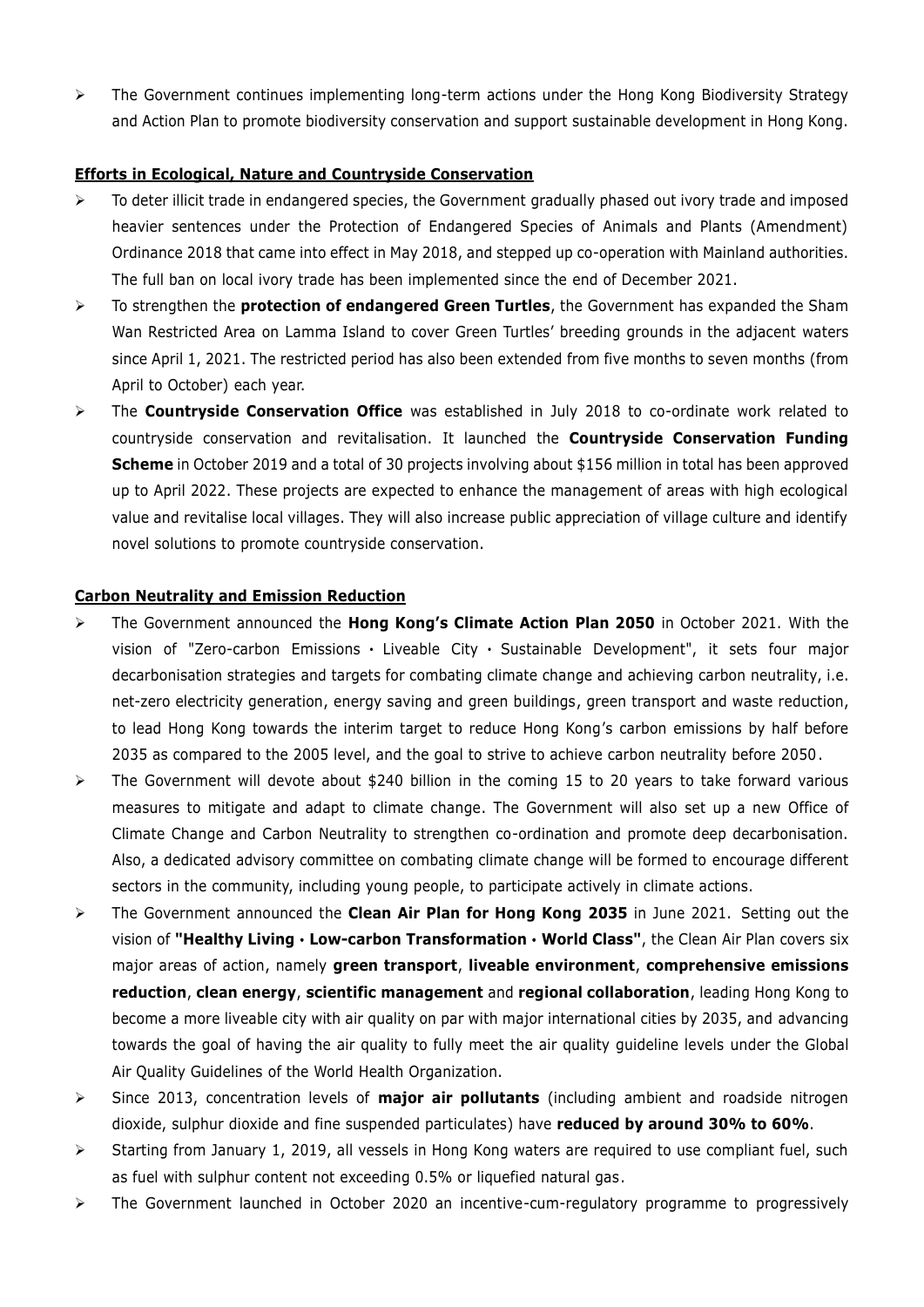**phase out about 40,000 Euro IV diesel commercial vehicles** by the end of 2027 and \$7.1 billion has been earmarked for ex-gratia payments to the affected vehicle owners.

- The first **Hong Kong Roadmap on Popularisation of Electric Vehicles** (EV) was unveiled in March 2021. Key measures include ceasing the new registration of fuel-propelled and hybrid private cars in 2035 or earlier, expanding the EV charging network and promoting its marketisation, training EV technical and maintenance practitioners, and formulating a Producer Responsibility Scheme for retired EV batteries. The Government will also take the lead in using more EVs.
- A \$2 billion **EV-charging at Home Subsidy Scheme** (EHSS) was launched in October 2020 to subsidise installation of EV charging-enabling infrastructure in car parks of existing private residential buildings. The 2022-23 Budget set aside an additional \$1.5 billion to extend the EHSS for four years to the 2027- 28 financial year. The whole EHSS is expected to cover a total of about 140,000 private parking spaces.
- In 2020, the Government allocated additional funding of \$800 million for the **New Energy Transport Fund** and expanded its scope to cover additional types of electric commercial vehicles.
- $\rightarrow$  \$350 million earmarked to provide subsidies to ferry operators to test out electric ferries on Victoria Harbour routes from 2023.
- $\triangleright$  \$80 million earmarked to launch a pilot scheme on electric public light buses from 2023.
- **The Cleaner Production Partnership Programme** is extended to March 2025 with funding of \$311 million to encourage Hong Kong-owned factories to adopt cleaner production technologies with a view to improving the regional environment.

# **Green Building Design and Technology**

- Target of reducing Hong Kong's energy intensity from the 2005 level by 40% by 2025.
- Measures outlined in **"Energy Saving Plan for Hong Kong's Built Environment 2015~2025+"** include: setting an energy saving target and timeline; development of green buildings; tax concessions; expanding the Mandatory Energy Efficiency Labeling Scheme; running the "Energy Saving for All" campaign.
- Upon completion of all energy saving measures, the annual reduction in CO2 emissions will be about 1.7 million tonnes, equivalent to about 4% of Hong Kong's total emissions in 2016.
- The first **"Green Energy Target"** aims to further improve government energy use by 6% in five years from 2020-21 to 2024-25.
- The 2021-22 Budget allocated an additional \$1 billion, making it \$3 billion in total, to install more **smallscale renewable energy systems** at government buildings and infrastructure.
- \$150 million set aside to conduct **energy audit** and **install energy-efficient appliances**, free of charge, for non-governmental organisations (NGOs) subvented by the Social Welfare Department.
- **"Green Schools 2.0"** to enhance energy efficiency in schools.
- **"Solar Harvest"** to install solar energy generation systems for schools and welfare NGOs for free.
- The **Zero Carbon Building** in Kowloon Bay, which opened in 2012, is the city's first building with a zero carbon footprint, featuring over 80 types of green technology to reduce greenhouse gas emissions.
- > The T**·PARK** sludge treatment facility at Nim Wan, Tuen Mun, opened in 2016, is one of the most technologically advanced facilities of its kind in the world. Heat produced from incinerating sludge at T‧ PARK is recovered for electricity generation, thus **transforming waste into energy**, which is also used to provide heating for the spa pools within the Environmental Education Centre at T‧PARK, which people can enjoy for free.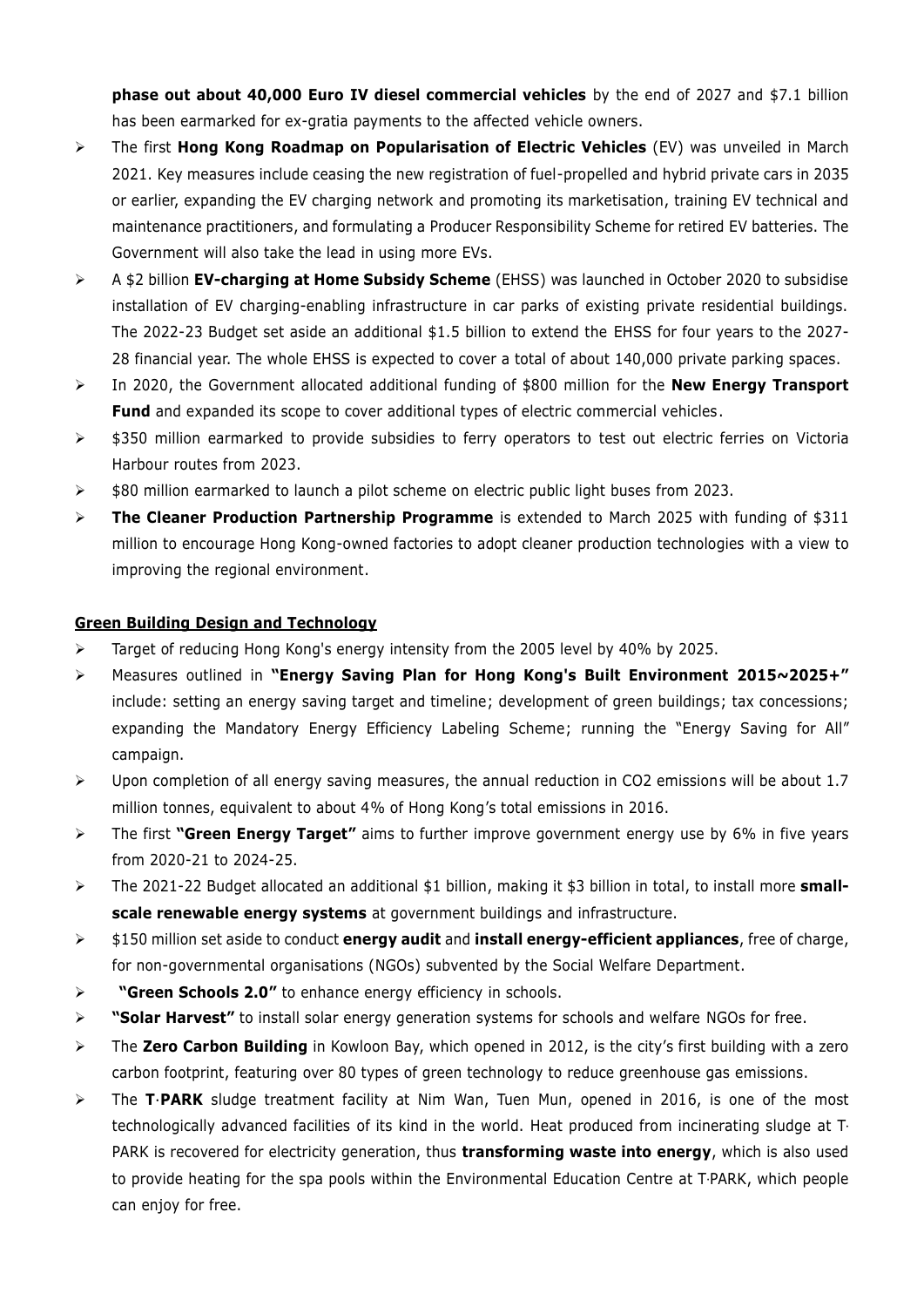### **Innovation and Technology (I&T) for a Green Future**

- $\triangleright$  The Electrical and Mechanical Services Department has been working with the trade and academia to promote I&T related to electrical and mechanical (E&M) services.
- **E&M InnoPortal** lists the service needs of various government departments, public organisations and the E&M trade. Universities and start-ups can propose related I&T solutions for matching.
- A \$200 million **Green Tech Fund** is set up to support the R&D and application of decarbonisation and green technologies. The 2022-23 Budget will inject an additional \$200 million into the Fund..

#### **Waste Management**

- Waste Blueprint for Hong Kong 2035 was promulgated in early 2021. Advocating the vision of **"Waste Reduction‧Resources Circulation‧Zero Landfill"**, the Government will promote six major areas of action: **Waste Reduction**, **Waste Separation**, **Resources Circulation**, **Industry Support**, **Innovation and Co-operation**, and **Education and Publicity**, with a view to building a circular economy.
- The Government will introduce **municipal solid waste (MSW) charging** to achieve waste reduction by driving behavioural changes, and develop "GREEN@COMMUNITY" recycling facilities in the entire territory to enhance support for waste separation at sources and clean recycling. The bill to implement MSW charging was passed by the Legislative Council in August 2021. The preparatory period of 18 months as a basic arrangement has begun. The Government is now actively taking forward relevant preparatory work to enable itself, various stakeholders and the public to prepare for the implementation of MSW charging.
- Premising on the principle of **"polluter pays" and the element of "eco-responsibility"**, the Government has been putting forward various producer responsibility schemes (PRSs), including the Plastic Shopping Bag Charging Scheme, the PRS on waste electrical and electronic equipment and the PRS on glass beverage containers, to promote waste reduction at source and facilitate the development of a circular economy. Besides, the Government is preparing to introduce a PRS on plastic beverage containers. To pave way for the PRS, a pilot scheme has been rolled out to assess the application of reverse vending machine in collection of plastic beverage containers in Hong Kong.
- A **"food wise and waste less" culture** is being promoted to reduce food waste at source.
- Under the Food Waste Plan, the **Organic Resources Recovery Centre** Phase 1 (O∙PARK1) started receiving commercial and industrial food waste since July 2018. O∙PARK1 can treat and convert 200 tonnes of food waste per day into biogas for power generation, and process the digestate to produce compost. O∙PARK1 can generate about 14 million kWh of surplus electricity annually, which is exported to the grid and enough to power about 3,000 households. The Organic Resources Recovery Centre Phase 2 (O∙PARK2), with daily treatment capacity of 300 tonnes of food waste, is scheduled for commissioning in 2024.
- Additional funding of \$1 billion was injected into to the **Recycling Fund** in April 2021 to upgrade and transform operations of the recycling industry through better use of technologies. The Fund has been extended until 2027 to benefit more than 1,000 SME recycling businesses.
- Starting from 2020-21, no less than \$300 million is reserved each year for implementing the **territorywide waste paper collection and recycling services** to enhance the quality and quantity of local waste paper and promote the sustainable development of the local waste paper recycling industry.
- The Government has invited tender for the development of a **modern pulping facility in EcoPark, Tuen**